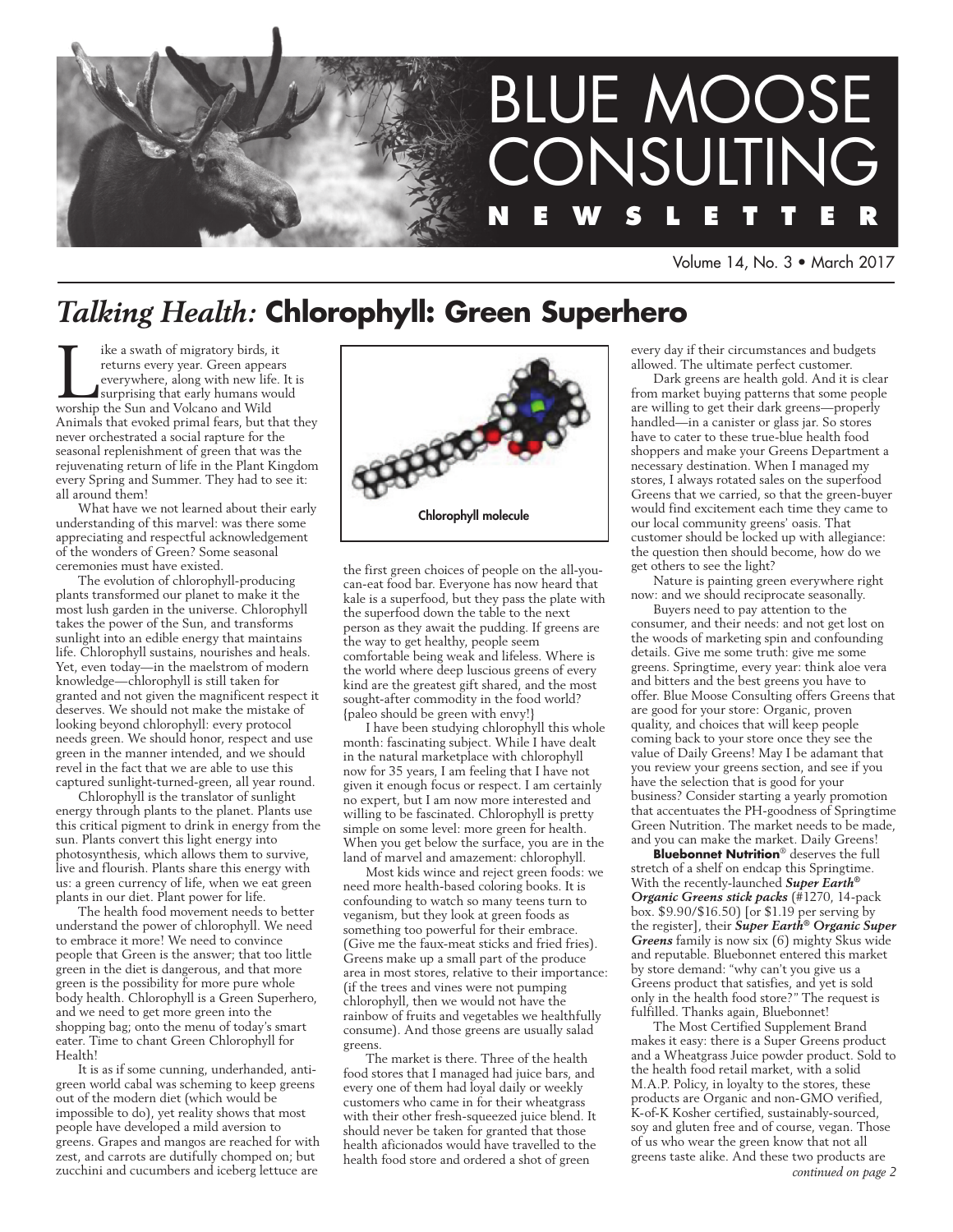#### **Chlorophyll: Green Superhero** *continued from page 1*

cleanly delicious. Nothing added; every green food perfectly harvested. THIS is the way to introduce people to green superfoods.

For many stores, Bluebonnet's *ORGANIC GREENS* have become the stores' favorite green foods product. Why? They are a great, fair price with no sliding discounts; they are sold in health food stores: and quality-wise, they are all certified organically-grown and they are just greens: pure and simple. Bluebonnet lets the flavors of the GREENS speak for themselves; nothing added to nature's "healing green." *Super Earth® ORGANIC GREENS powder* is: USDA-certified Organic Wheatgrass, Barley Grass, Spirulina, Green Kamut, Alfalfa Grass, Chlorella + that's all!! In three sizes: 7.4 oz. [# 1266] and 14.8 oz. [#1268] and now the travel-friendly. 14- stick pack Box [#1270]. Bluebonnet's Organic Greens can be presented to the consumer as a complete bouquet of enzyme-rich Grass Blend from the Land, and a nutrient-dense Grass Blend from the Sea: a chlorophyll smorgasbord. The color spectrum represented with the inclusion of Spirulina and cracked wall Chlorella leans blue and provides an energetic that is sure to be noticed by anyone looking for antioxidant-rich, anti-aging, good clean fun. {Cheers!}

The market is there for clean refreshing greens blends, without any razzle-dazzle of blinding and confusing special discount big buyins. And with Bluebonnet, the customer will return to your store for the green refill!

Another all-green winner that Blue Moose Consulting supports is the 100% Raw Young Energy Green Grass Juice powder from **JUVO**. This product sticks to the land greens with Wheat Grass, Barely Grass, Oat Grass, Kamut Grass and Alfalfa Grass, for those who may not want those beneficial, green cyanobacteria or single-celled algae that I have been indulging in for over 30 years! Variety is the spice of life, and sometimes the health-goer may like a change to their tastebuds with a green grassonly drink. Can you tell the difference of a blend with spirulina versus a blend with Oat Grass? *JUVO's Green Grass Juice powder* is USDA-Organic and non-GMO, Kosher and gluten free. I am partial to this green goodness because it is available in a glass jar. That ecoconsumer is out there, and JUVO pleases their preferences.

The final BMC Greens that you must carry is the Daily Greens from **Aloe Life**®. This is my favorite for taste, and if I ever become a civilian customer again, this is the one that I would buy the most, because of the taste. Aloe Life's *Healthy & Slim Daily Greens* formula is a lot more than just greens. First of all, it provides the value of the best superfood in the world, Aloe vera.

This tasty product offers the highest concentration of gluten-free greens per serving of any product on the market, and at a price to help anyone meet their health objectives. At a tablespoon a day, the 11 oz. glass jar is a twomonth's supply of greens and other vegetables. Aloe Life® differentiates from many other green-blends because three of their greens are sprouted (Sprouted Barley Grass Juice, Sprouted Wheat Grass, Sprouted Alfalfa) along with Parsley, Chlorella, Hawaiian Spirulina and Whole Leaf Aloe Vera' and they are more

## **Herb Pharm® now shipping**

Be the 1st to offer these exceptional new liquid extract formulas that represent the goodness of the joined forces of Aviva Romm, M.D. + Herb Pharm®

Three (3) highly-anticipated 2 oz. formulas: formulated by Aviva Romm, M.D. **• Adrena Nourish™ • Adrena Soother™ • Adrena Uplift™** all Certified Organic, non-GMO + Gluten free

• Adrena Nourish™ 2 oz. *enriching adaptogen blend for daily adrenal support^* Eleuthro root, Turmeric rhizome, Holy Basil leaf, Maca root, Schisandra berry

• Adrena Soothe™ 2 oz. *calming adaptogen blend replenishes and restores the adrenals^* Ashwaganda root, Reishi mushroom, Ziziphus seed (jujube), Albizia bark, Motherwort leaf & flowering top

• Adrena Uplift™ 2 oz. *adaptogen blend promotes focus, stamina and health stress response^.* Asian Ginseng white root, Eleuthro root, Maitake mushroom, Rhodiola root, Licorice root and stolon

#### All 2 oz. wholesale: \$13.75 MSRP \$27.50

*Awaken your inner Wellness.* An easy-to-understand approach to give women more personalized control of their health, starting with the adrenals

#### Offer solutions for the Growing Adrenal category, which is growing rapidly + is dominated by herbal formulas.

Adaptogenic herb sales continue to rise, especially when you are offering Herb Pharmquality® products. New item placement deals available: ask your Herb Pharm® Rep ^These statements have not been reviewed by the FDA, and are not intended to diagnose or treat any illness or disease.

## **BMC Greens are good for your store**

| Aloe Life® Healthy & Slim Daily Greens Formula™ powder         | 4 oz.              | $$11.69$ /\$20.15       |
|----------------------------------------------------------------|--------------------|-------------------------|
| Aloe Life® Healthy & Slim Daily Greens Formula™ powder         | 11 oz.             | $$25.38/$43.75$         |
| <b>JUVO Raw Green Grass powder</b>                             | $4.23 \text{ oz.}$ | \$17.97/ <i>\$29.95</i> |
| Bluebonnet <sup>®</sup> Super Earth® Organic Greens powder     | $7.4 \text{ oz.}$  | $$15.90/\$26.50$        |
| Bluebonnet <sup>®</sup> Super Earth® Organic Greens powder     | $14.8$ oz.         | $$28.50/$47.50$         |
| Bluebonnet <sup>®</sup> Super Earth® Organic Greens powder     | 14 pak             | \$9.90/\$16.50          |
| Bluebonnet <sup>®</sup> Super Earth® Organic Wheatgrass powder | $5.6$ oz.          | \$16.17/ <i>326.95</i>  |
| Bluebonnet <sup>®</sup> Super Earth® Organic Wheatgrass powder | $11.2$ oz.         | $$29.37/$48.95$         |
| Bluebonnet <sup>®</sup> Super Earth® Organic Wheatgrass powder | 14 pak             | $$9.57/\$15.95$         |
|                                                                |                    |                         |

complete because of the other added core whole foods (Kale, Watercress, Dandelion Greens, Broccoli Sprouts, Beets, Green Papaya). The sweetness is more palatable and enjoyable to more people because of the perfect blending of 100% natural papaya and pineapple juice concentrates and stevia. This was the first product that I ever "enjoyed" that had stevia added, when I first tasted it 13 years ago when Daily Greens hit the market: and still nothing competes with this delicious and well-rounded flavor, power and health!

Karen Masterson Koch, the Clinical Nutritionist who started Aloe Life® 25 years ago, '"gets greens". This assessment says it all, "Aloe Life® Healthy & Slim Daily Greens Formula powder for adults, children and seniors contains certified organic greens and is blended with a whole leaf aloe vera matrix. Daily Greens is a low-calorie, energizing, pH balancing, detoxifying formula that is rich in fiber." Here is health food! Daily Greens can fit anyone's initial interest with two size powders (4 oz., 11 oz.) and a popular 120 tablet size. This Expo West, bring in all sizes for the Spring Detox/Energy season and see how easy it is to talk to your customers about such a wellcompounded food formula. (Many stores are now getting the extra value and profit afforded the Aloe Life® whole leaf organic juices when they buy in larger amounts—see the Price List, or speak with your Aloe Life® BMC Rep about smarter buying in 2017): stocking these

products along with the whole leaf aloe-juice based Aloe Life® bodycare products can make this line a bigger health outfitter for your shelves, and bring in a nicer profit each month for your educational health-supporting efforts.

With Aloe Life's Healthy & Slim Daily Greens, you are getting more than just green goodness, you are easily helping to attain that venerable 5-11 servings of daily vegetables in one serving. The ease of use of all three of these products listed above is how easily they blend into water, smoothies or foods. Sure, add some turmeric if you want, but here is where the real, life-changing energetics take place: chlorophyll!

This should be the Investment that we are educating on in our stores every day. Tell an adult that this is the green path to optimal health, and walk them through their possible preconceived misconceptions that may have been building up since childhood; (we always have to meet people where they are!) Enlighten them to the promise of better health through more green foods. Take the colorless blinders off their understanding, and show them the bounteousness of green life all around them. Allow them the opportunity to invite this greenness in! Encourage the produce case, but teach them the potential results found with at least one serving of these green powerhouses every day. And, first, lead by example. We sell a lot of things in our stores, but the faucet of wellness that chlorophyll can provide needs to



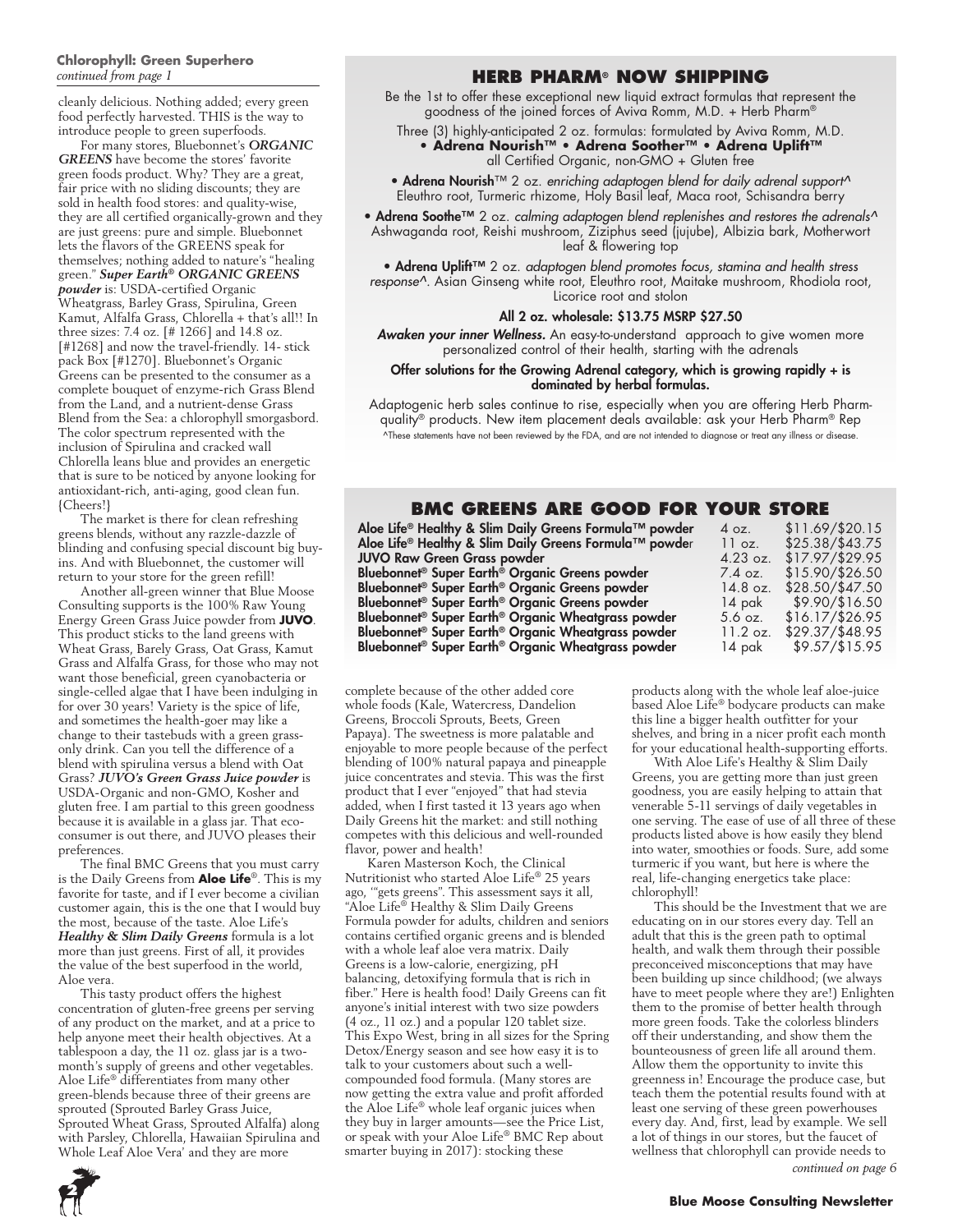

#### **IMMUNE SEASON CONTINUES:**

**Take a broad spectrum approach to your Immune Health** Two Steps to Wellness: • Daily Immune Builder™ • Rapid Immune Boost™

~~~~~~~~~~~~~~~~~~~~~~ **TWO Promotions, overlapping** Yes, things are good with Herb Pharm® Q1 2017 Promotions: two distinct Promos, each with their own parameters \* through March 31 Herbs for Gastrointestinal Health \* starting March 01 through May 31st Herbs for Stress & Anxiety Promo parameters for each bracket:

**MIX & MATCH any 12-24 of the Featured Products: 20% discount MIX & MATCH any 25 + of the Featured Products: 25% discount**

**A. through March 31: Herbs for Gastrointestinal Health FEATURED PRODUCTS: four (4) useful formulas; 2 sizes: 1 oz. + 2 oz.** Better Bitters™: • ABSINTHIUM • BITTERSWEET • ORANGE • CLASSIC

Meet the parameters from the Featured Products and you can then choose from a selection of Bonus<br>Products (listed below) that will qualify^ for the same discount as the Featured Products on your order.<br>No minimums Applies

**Gastrointestinal Health Promo BONUS PRODUCTS:** 1 oz., 4 oz. options • Tummy TLC™ • Intestinal Soother™ • Peppermint Spirits • Herbal Detox • Liver Health

**B. starting March 1 – May 31: Herbs for Stress & Anxiety**<br>FEATURED PRODUCTS: four (4) useful formulas<br>• Anxiety Soother™ liquid extracts 1 + 2 + 4 oz.

• Stress Manager liquid extracts 1+ 2+ 4 oz.

Meet the parameters from the Featured Products and you can then choose from a selection of Bonus Products (listed below) that will qualify^ for the same discount as the Featured Products on your order. No minimums.

#### **BONUS PRODUCTS: Stress & Anxiety Promo**

• Kava liquid herbal extracts 1, 2+ 4 oz. • Lemon Balm liquid herb extract 1 + 4 oz.<br>• Kava 60 veggie capsules • Lemon Balm Glycerite liquid herb extract 1 + 4 oz.<br>• Good Mood<sup>TM</sup> liquid herbal extract 1, 2 + 4 oz. • Nerv

**Best use of register space: Organic Breath Refreshers™** THREE delightful flavors: Peppermint, Spearmint + now another organic flavor **Cinnamon**<br>12 ct. display .47 fl. oz. single \$3.00/MSRP \$5.99

**EXPO Booth #1759**

A these statements have not been reviewed by the FDA, and are not intended to diagnose<br>Not represented by BMC in NJ, SC or treat any illness or disease Not represented by BMC in NJ, SC

# INEWTON thics

**Nurturing Naturally Since 1987** 

## **March Promos***:*  **20% OFF select OTC formulas**

Liquid or Pellet complexes listed below^ (Qty 4+ per SKU) ~ Shelf tags announcing the sale included with your order

**• Fungus Fighter** (N067) • **Pollen~Weeds** (N055) • **Sports Injury** (N218) • **Kids Ear Care** (F006) **Fungus Fighter** – for symptoms associated with ringworm, athlete's foot + other fungal conditions of the nails, scalp & skin.

**Pollen ~ Weeds** – for associated symptoms of Spring & early Summer pollens such as itchy eyes, sneezing, post-nasal drip, sore throat + sinus pressure.

**Sports Injury** – for workout recovery + for symptoms associated with injury, overexertion + emotional distress.

Kids **Ear Care** – for symptoms associated with ear conditions such as redness, pain, congestion, hearing difficulty, inflammation + irritability.

#### **Product NOTES:** ~ Learn + get free product

\* Go to Newton Homeopathics Education website: http://learning. newtonlabs.net; \* scroll down to the Learn Stuff-Earn Stuff; \* Store staff members who participate in 4 videos/quizzes will receive a **FREE** Newton Complex product

**~ Newton 30th Anniversary Celebration Giveaway:** NEWTON Homeopathics is giving away prizes throughout 2017 to celebrate our thirtieth anniversary. The giveaway is open to retail customers in the United States. Ask your BMC Rep for details: winners every month ~~~~~~~~~~~~~~~~~~~~~~~~~~~

Book release: *Healing with Clinical Homeopathy: the Life, Vision, Genius and Legacy of Dr. Luc Chaltin*, by Marge Roberts {2017}. 200 pages print version. \$14.99, also available as an ebook: [\$7.00

wholesale in every format]. a perfect way to highlight Homeopathy during Newton's 30th Anniversary

1987-2017 • 30 Years of Excellence



# **NEW ITEM: Already flying off the shelves. FLYING**<br>Bluebonnet Nutrition® is excited to announce to its line of whole food-based, structure-

function formulas, **Targeted Choice® Blood Pressure Support**  Vegetable Capsules. Vascular Defense^

~ scientifically substantiated potencies ~ Kosher-Certified: non-GMO verified ~ Soy, Gluten, Milk-free

[2 vegetable capsules] with Vitamin B-6, Magnesium (aspartate), L-Arginine, Taurine, Hawthorn Flower Leaf extract, Onion and Pumpkin extract (OPtain120™); Hibiscus Flower powder, Olive Leaf extract, Grape Seed extract, CoQ10 (ubiquinone). ~~~~~~~~~~~~~~~~~~~

**Promote the most exciting new products to stay essential to your health community!**

Nutrition 21 Press Release on the raw material, **Nitrosigine®: the branded material in**<br>Ext**reme Edge® NITRO Powder.** 

http://nutrition21.com/nitrosigine-asi-demonstrates-33-percent-boost-in-cognitive-performance/ *"Nitrosigine (ASI) demonstrates 33% cognitive performance boost in healthy, active adults Long-lasting results occur with a single dose, in as quickly as 10 minutes"* David Stouder says "endcap now, and invest in tasting this experiential product!"^

#### ~~~~~~~~~~~~~~~~~~~ **Recent label changes**

**Bluebonnet products now sporting the non-GMO label.** ~ Natural Omega-3 Vegetarian DHA 200 mg vegetarian softgels (# 908/ 909)  $\sim$  CoQ10 100 mg vegetarian softgels (#811/809) Super Earth<sup>®</sup> OrganicGreens USDA-Organic, non-GMP logo

Grass Blend from Land: Wheatgrass, Barley Grass, Alfalfa Grass and Green Kamut. Grass Blend from Sea: Spirulina and Chlorella (#1266. 7.4 oz. pdr.)

~~~~~~~~~~~~~~~~~~~ ~ **Bluebonnet Expo West Promo:** 1 order-identified as 'Expo Show Deal'

between March 06 – March 17th. **Show discount: 18% OFF one order**<br>THINK AHEAD Bluebonnet **April Super Earth® Month Promo** from ~<br>March 27 to May 5th. Bluebonnet celebrates This Planet & the Good People on it with

their annual health-promoting **Earth Day Promotion** REMINDER: Bluebonnet has a new Price List that went into effect Feb. 1

**EXPO Booth #1917**

^ These statements have not been evaluated by the FDA. This product is not intended to diagnose, treat, cure or prevent any disease.



**Nordic Displays Sell Product through every economy** Highlight America's #1 Omega-3 with these eye-catching displays: **Q1 2017 Floor Displays: effective marketing Pick one (1), two (2) or all three (3): ALL 25% OFF^ 1. 'Generic' Nordic Naturals® floor display:** ~ a beautiful + versatile display, awaiting your creativity ~ only one (1) Sku per shelf: Eighty (80) Nordic products to choose from **2. 'American Pregnancy Association' Display (APA)** ~ 6 items to choose from; (1) Sku per shelf; Ask Rep for list. *2017 reality: we need to nurture the category of products for healthy Mothers and Children* **3. NEW 'Gummies Floor Display' ~ Mix & match from eleven (11) items listed below** one (1) product per shelf, 20 minimum, 60 maximum<br>• **Nordic Berries** 120 ct. + 200 ct. • **Omega-3 Fishies** 36 ct. • Omega-3 Gummies 60 ct. + 120 ct. • Omega-3 Gummy Fish 30 ct. • Omega-3 Gummy Worms 30 ct. • Nordic Probiotic Gummies Kids 60 ct. • Vitamin C Gummies 60 ct. + 120 ct. • Vitamin D3 Gummies Kids 60 ct. The best-tasting Gummies, ever. The easiest way to encourage compliance. Clean ingredients, made in Nordic Naturals® dedicated facility ~~~~~~~~~~~~~~~~~~~~~~~~~~~~~~~~ **NEW ITEMS!** The Nordic Flora Probiotics Family! \* dairy-free \* vegan \* stable \* non-GMO • Nordic Flora™ Daily 12 billion/with FOS/4 strains, 60s • Nordic Flora™ Comfort 15 billion CFU/13 probiotic strains, 30s • Nordic Flora™ Probiotics Woman 3:1 ratio of Lactobacilli - Bifidobacteria 15 billion CFU/6 strains with DDS-1 + Prebiotic FOS w/whole cranberry powder, 60s **NEW improved dosage, high-potency "Bigger, Stronger, Better" Omega Oils means more EPA/DHA!**

• Omega Memory® (60 ct.) • Omega Curcumin® (60 ct.) • Prenatal DHA Fish Gels (180 ct.) • Omega Woman® (120 ct.) higher EPA/DHA • Ultimate Omega<sup>®</sup> + CoQ10 (120 ct.)  $\sim$  new larger size • Nordic Berries<sup>®</sup> – cherry berry (120 ct.) new flavor

^ these statements have not been reviewed by the FDA, and are not intended to diagnose or treat any illness or disease.

**Ask your Nordic Naturals® Rep about Gap-O-Mania:** A great opportunity to fill your shelves with the best-selling products in the Natural Channel

Not represented by BMC in NJ, NC, SC & Philadelphia  **EXPO Booth #1843**

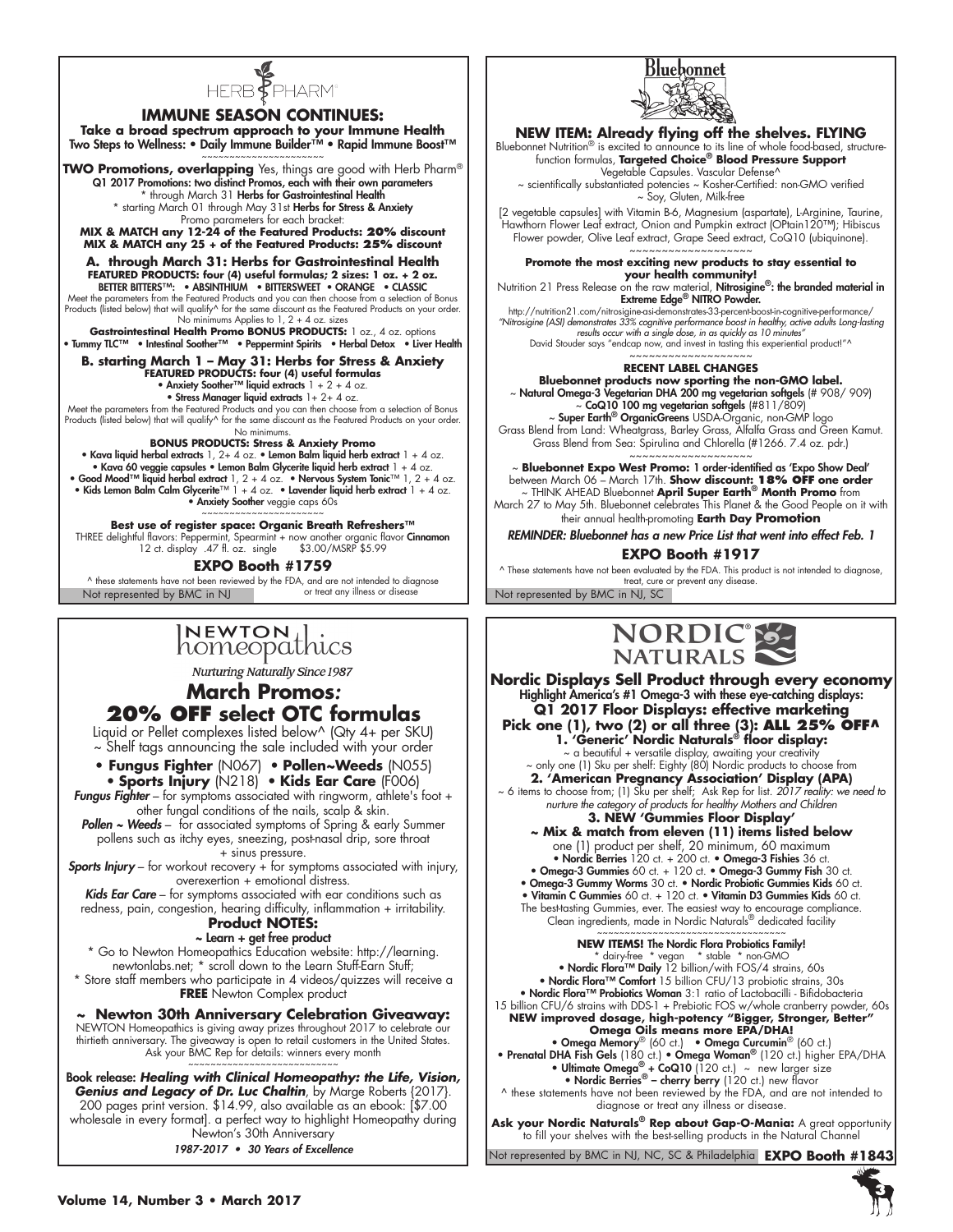

### **Who can JUVO Benefit? • Seeking a well-balanced healthy meal?**

Juvo is perfect for you! Whether you are young or old, an athlete, dieter, or just seeking a healthier life style, Juvo provides a variety of over 55 organic nutritious ingredients formulated to perfection.

**• Have a fast paced lifestyle?** Juvo is perfect for professionals, travelers, fitness trainers, students, etc.

**• Always on the go with little time to eat?**

Juvo is a perfect quick meal. Travelers, are you sick of airline food? Take Juvo on your carryon or take it wherever you go. It's a convenient meal-on-the-go!

**• Need to manage your weight?** Replace a meal or two with a serving of Juvo. It's a low- calorie, low-fat, wellbalanced nutritious meal replacement. It's perfect for controlling and

maintaining your weight. **• Working out?** Take Juvo before, during, and or after your workout Raw, Organic, Whole, Non-GMO. Oncologist Formulated • ReJUVOnate Yourself!



**Health Education & Health Products & Al-**

**March Specials\*** Mix & Match, sale items listed below

# **12 items min for 15% off 24 items max for 20% off**

- **Fiber Mate** 160 tabs **• Ear Wash**
- **SG Aloe Mist** 2 oz.
- **SG Aloe Mist** 4 oz.

The best Natural Stool Softener in the natural channel. Fiber Mate tablets are a wholistic blend of vegetables and herbs, friendly intestinal probiotics (DDS-1 strain), whole food chlorophyll and healthy food fiber for healthy intestinal tract regularity.^

Fiber Mate offers Beets, Apple Pectin, Carrot Fiber, Whole Leaf Aloe Vera, Sprouted Wheat Grass, Alfalfa Powder, Black Walnut Husk, Kelp, Jerusalem Artichoke; and avoids psyllium, cascara, senna, oat, wheat bran or ground flax

seeds. Gluten Free & Dairy Free. ^ these statements have not been reviewed by the FDA, and are not intended to diagnose or treat any illness or disease

**EXPO Booth #1780** Whole Leaf Aloe Vera Juice Products Aloe Life # 1 Herbal Superfood



#### **Coming Soon:** Oxylent® package re-brand **New Item launches at Expo West: EXCITING! What makes Oxylent® unique to other**

**supplements?** Oxylent is unique both because of its blend of essential ingredients, and its highly absorbable delivery system.

The minerals used in Oxylent® are sourced from Albion® MInerals. These superior, innovative mineral forms are universally recognized for their superior bioavailability.

Albion® Human Nutrition is the most established and<br>globally recognized leader in the chelate industry. Albion is the first bis-glycinate chelate manufacturer to

be approved by EFSA, European Food Safety Authority. In addition to several essential vitamins, Oxylent®

provides the unique ingredients, SOD and catalase, which are naturally occurring enzymes that protect cell membranes from oxidative damage. Superoxide Dismutase and catalase work together to promote the conversion of toxins into beneficial oxygen and water. Catalase's powerful anti-aging action also works in

harmony with the potent antioxidant, CoQ10, and the amino acid, L-Arginine. Together, they support healthy circulation and metabolism, to synergistically

oxygenate, hydrate, circulate, and rejuvenate every cell in your body.\*

Oxylent's effervescent powder form also sets it apart from other supplements, providing a delivery system that is quick and effective compared to other delivery forms. Perfect for people on the go: just add water!

**Oxygenate. Hydrate. Circulate. Rejuvenate.** Let's make this a good year! Keep your Hydration Station flowing

these statements have not been reviewed by the FDA, and are not intended to diagnose or treat any illness or disease **EXPO Booth #1961**



Dr. Ohhira's Probiotics **ESSENTIAL FORMULAS** Bringing you superior formulations from around the world **GET YOUR EXPO WEST DEALS EARLY** Order as many times as you want March 1- 15 **5% off 12 items mix or match SKUs 10% off 24 items mix or match SKUs 15% off 36 items mix or match SKUs** Shipping for Expo West 2017 deals (03/01-03/15) are complimentary. Just ask for 'the show deal'! **• Dr. Ohhira's Probiotics®** (30 + 60 capsules) (10 capsules sizes sold as 10 box- counter display) **• Dr. Ohhira's Essential Living Oils™** (60 caps) \* Vegan **• Dr. Ohhira's Propolis PLUS®** (30, 60, 120 caps) Dr. Ohhira's Probiotics - Beauty Products **• Probiotic Kampuku Beauty Bar™** (2.8 oz. bar) **• Probiotic Magoroku Skin Lotion™** (1.7 oz. tube) **• Probiotic Hadayubi Lavender Moisturizer™** (1 oz. jar) Reg'Activ™ featuring Lactobacillus fermentation ME-3 the patented new Probiotic powerhouse proven to boost Glutathione levels & support a healthy GI tract.<sup>^</sup> 60 caps **• Reg´Activ™ Detox & Liver Health™ • Reg´Activ™ Immune & Vitality™ • Reg´Activ™ Cardio & Wellness™** ^ these statements have not been reviewed by the FDA, and are not intended to diagnose or treat any illness or disease **EXPO Booth #1659** best lip balm for the worl **EXPO WEST Camaraderie LINE DRIVE 20% OFF\*** Every lip balm! **NEW ITEMS: available March 1** \*\*Two (2) new flavors in our Certified Organic Pure & Simple lip balm line! Launch Promo on these two items @ **35% OFF** through March 31st \* **Raspberry:** a mouth-watering taste sensation, this raspberry lip balm will please your pucker & will keep your lips moisturized with the simple blend of organic sunflower oil and beeswax. Pure & Simple • Vanilla: Sometimes a Pure & Simple vanilla lip balm does the trick to comfort your dry, chapped lips! Apply this delicious & edible lip balm whenever you want super moisturized lips. • 1% of sales will be donated to Pencils of Promise. www.pencilsofpromise.org (this is communicated on packs + on each lip balm label) • New .15 oz. lip balm tubes contain 30% less plastic than regular lip balm tubes helping us all to reduce our plastic footprint on the environment **available now ~** Eco Lips® Mongo Kiss™ Acai Berry convertible display Lip balm with a Kiss of Bliss. Large .25 oz tube **20% OFF** Fair-Trade Certified ingredients + USDA-Certified Organic with Organic Mongongo Oil. Gluten Free \* Not to be combined with other deals, For Independent stores only. Direct orders **EXPO Booth #4114**

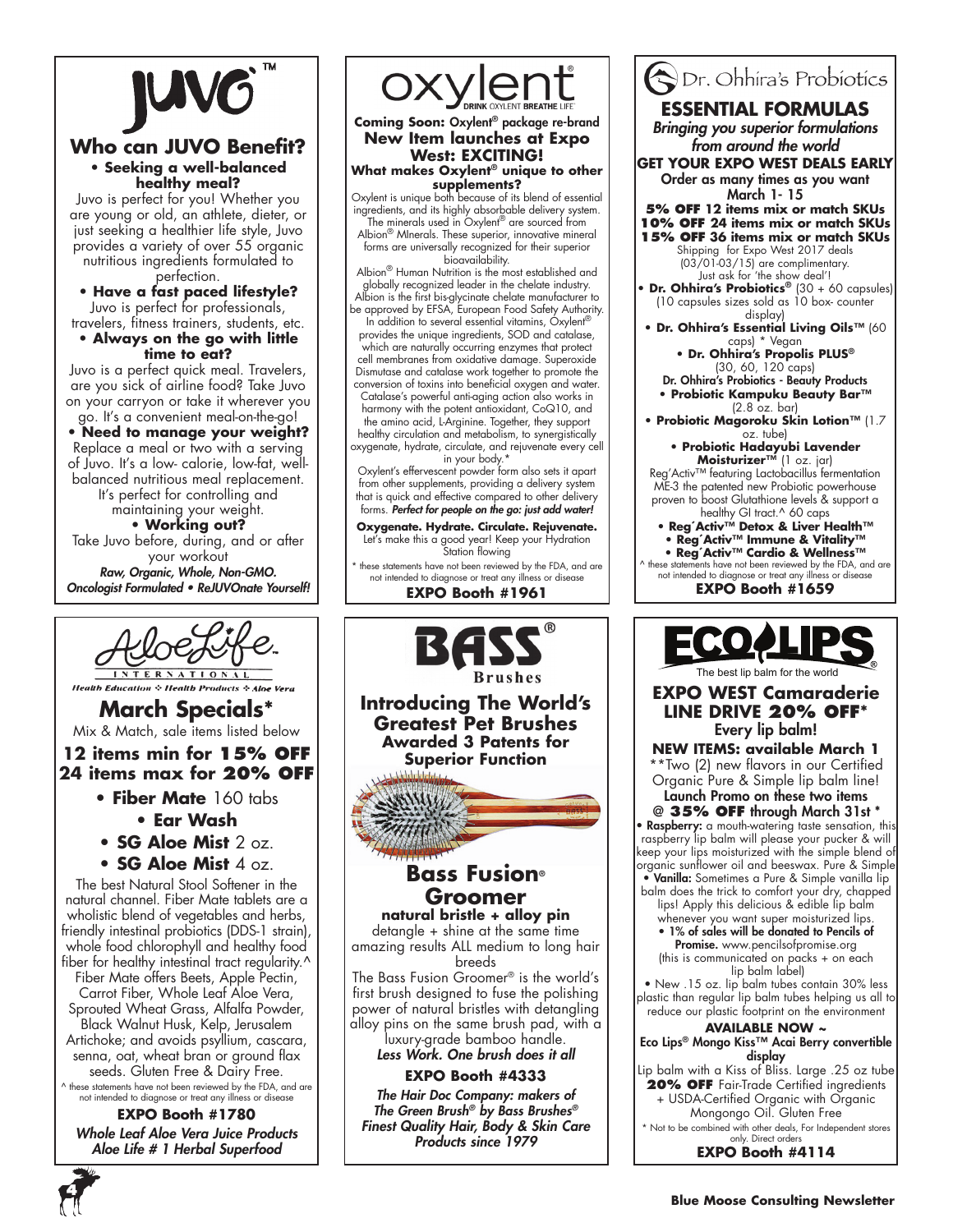# bodyceuticals

# organic bodycare

Known to be THE BEST by Skin care experts + Herbalists

#### **NOW, AWARD-WINNING Bodyceuticals best-selling Organic Calendula Bioactive Salve**  distinguished with:

Delicious Living 2017 Beauty & Body Award – Best Hand Care!

• Perfect for everyday use + for a variety of skin .<br>issues

• Pure + gentle enough for all ages & skin types • Highly effective & soothing on dry, cracked, extremely sensitive skin

• Ideas for use: dry skin on hands, knees & heels; sunburn; tattoo and piercing care, nail & cuticle care.

We use our same special recipe organic calendula oil with this season's freshest local dark beeswax from healthy beehives to bring this soothing, nutrient-dense salve to your skin. Wheat Free/Gluten Free. Pocket & travel friendly 2 oz. size jar

**Organic Bioactive Calendula Salve Display:** 5 pack, wholesale: \$50.00 2 oz. jar wholesale: \$10.00/MSRP \$16.95

NEW! Our award-winning Organic Calendula Bioactive Salve now available in a convenient .5 oz. STICK! also available in a stick display: 6 Calendula Salve sticks in free display Free UPS Ground Ship on orders of \$125 **EXPO Booth #4108**

# <u>Immune</u> **HEALTH BASICS**

CLINICALLY PROVEN IMMUNE SUPPORT

**March Promotions: Immune Health Basics with Wellmune WGP®**

> **Buy 6 ea. = 10% Buy 12 ea. = 15% Buy 18 ea. = 20%**

**• Wellmune WGP**®—many dosages for every need :75 mg – 30 ct.; 125 mg  $-60$  ct. 250 mg – 30 ct. + 60 ct. 500 mg – 60 ct.

**• Skin Renewal Cream** 2 oz.

# **NEW Opportunity:**

(pack of 30 Tablets in a box) featuring Abigenol<sup>®</sup> European Silver Fir Bark extract **New product placement deals:**

**3 of each SKU 15% OFF 6 of each SKU 20% OFF 12 of each SKU 25% OFF**

**• Rev•Up Wellness DEFENSE with Wellmune®**

- **Rev•Up Wellness ENDURANCE • Rev•Up Wellness VELOCITY with**
- **Wellmune®**

www.wellmune.com I facebook.com/Wellmune I twitter.com/ wellmune I youtube.com/wellmune Immune Health Basics® + Rev•Up Wellness® are brought to you by Portals Pharma, Inc

# bodyceuticals

# organic bodycare

**More from Bodyceuticals: Early Buy Special**



- MUST use code "EARLYEXPO" to receive deal Only March 1st - March 8th please no exceptions
- Do not need to attend Expo to receive discount! Deal includes ALL Bodyceuticals products!

• No double discounts

#### Also… Purchase both displays of our award winning **Calendula Bioactive Salve for only \$96!**

• Includes **20% off**

• A FREE Calendula Bioactive Salve Stick

• FREE shipping

• Must use code: **NEWSALVE** to receive offer.

not to be combined with any other order.

# **MushroomScience**

Immune System Support Continues: March Medicinal Mushroom Special **REISHI**

Immune Support\* Liver Health\*

**4 ea. = 10% 8 ea. = 15% 12 ea. = 20%** ~ On the following items: not combined with

other specials. Must mention 'BMC Monthly Promotion' when placing order

## **Reishi Super Strength extract caps**

Certified Organic\* 400 mg hot water extract; 12% polysaccharides; Reishi Gano 161®; 4% triterpenes

90 veggie capsules Reishi Super Strength extract is the most potent Reishi supplement available in North America. Mushroom Science*® quality ensures this.*

## **Four (4) reasons Mushroom Science® products are better:**

1. Hot water extract 2. Wood grown 3. Research-validated 4. Best Price + Value Current Prices: best price on the market for the most product, the highest quality with an excellent margin 90 caps \$14.60 MSRP \$27.95

\* these statements have not been reviewed by the FDA, and are not intended to diagnose or treat any illness or disease **EXPO Booth #2112**



March 2017 Bodycare Promotion\* **The Bodycare Collection Jasmine & Clementine** 12 oz. bodycare **50% margin bodycare line!** • Shampoo • Conditioner • Shower Gel • Hand & Body Lotion • Massage & Body • Bath Salts 20 oz. including Pure Therapeutic Grade Essential Oil Blend: Jasmine Oil, Clementine Oil, Rose Maroc Oil, Sweet Orange Oil, Ylang Ylang Oil, Lemon

Oil, Sweet Basil Oil, Chamomile Roman Oil. • 100% Pure Plant-Based Ingredients, Exceeds EU Cosmetic Directive Guidelines.

**Buy 3 ea. per SKU = 10% OFF Buy 6 ea. per SKU = 15% O Buy 12 ea. per SKU = 20% O** 

**Aromaland Essential Oil Promotion:** beautiful new labels! 10 ml **10% OFF in units of 3 ea.**

• CLEMENTINE *Citrus clementina* • JASMINE *10% Jasminum grandiflorum* in Jojoba oil

• JASMINE *10% Jasminum sambac* in Jojoba oil

Supplying the world with Essential Oils since 1986 + offering one of the largest selections of Aromatherapy products in the world, in both branded consumer sizes, as well as a huge selection of bulk size



**Encourage a Happy Moment: up there, on the head, with the hair**

**Pamper your Hair!**<br>We have the perfect way to relax you! It is a COMPLETE hair treatment and we put it all together in one set. It comes in four easy steps to relax all those stressful thoughts and give you

beautiful, healthy, & stronger hair.

**STEP 1.** Color Fixation Shampoo is excellent for restoring health to damaged or colored hair. Wash your hair and dry it with a towel, leaving it damp.

**STEP 2.** Apply the Surya Neutral Henna Powder to damp hair according to package instructions. It coats the strands and makes hair stronger and fuller, aids healthy growth, and helps reduce hair loss and dandruff. It will not change your hair color.

**STEP 3.** Rinse the Surya Henna Powder and apply the Color Fixation Conditioner, which contains a heavy concentration of moisturizing botanical and nut ingredients, like Brazil nut, jasmine, chamomile arnica, rice protein and buriti oil.

**STEP 4.** Apply the amazing Surya Color Fixation Single Application Mask for a boost and deep treatment to rescue dry, damaged or colored hair. Rinse and flaunt your soft, shiny hair!

Happiness. Find the time to Relax & Be Happy **EXPO Booth #4534**

http://suryabrasilproducts.com Detoxify Your Beauty • http://suryabrasilproducts.com

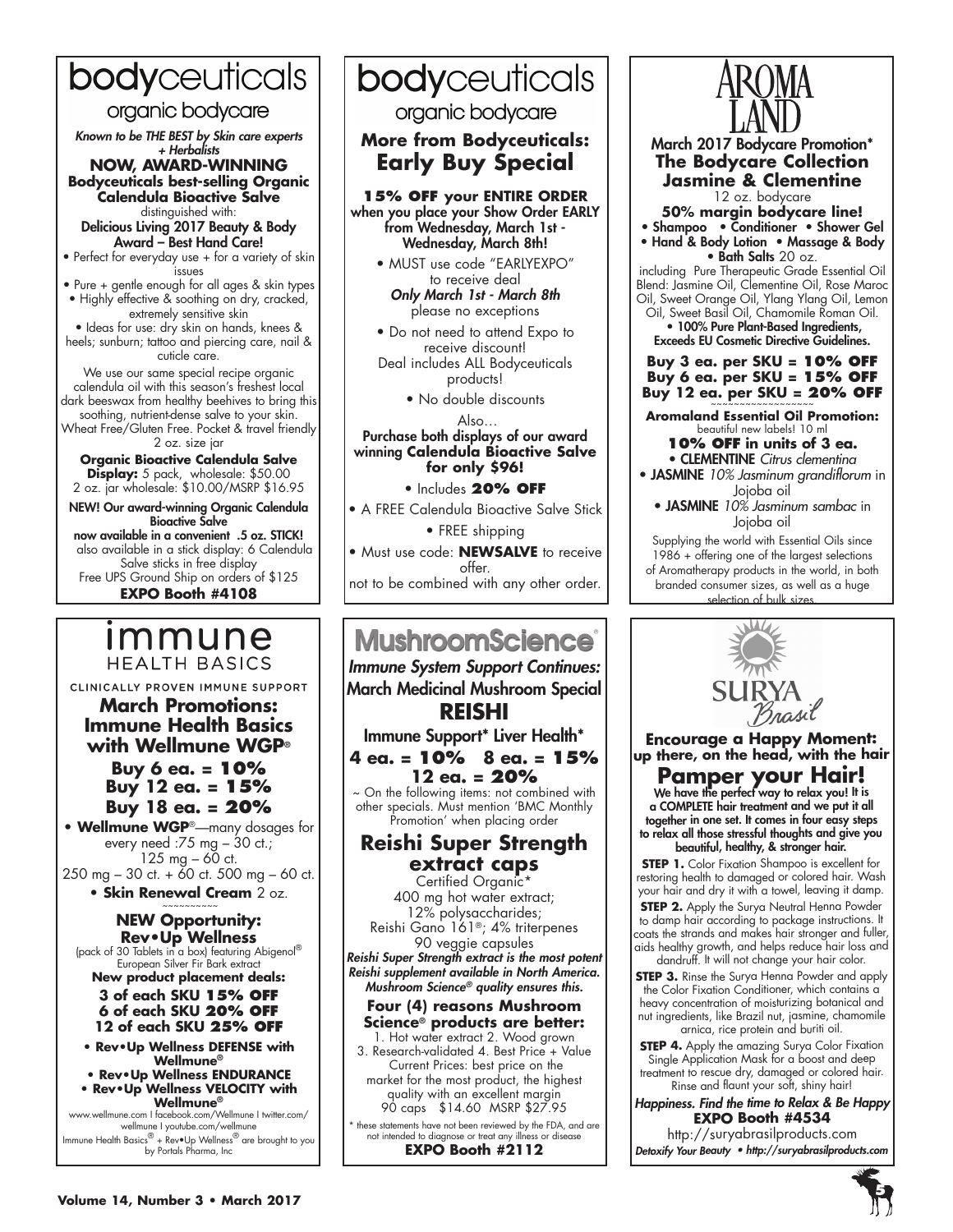#### **Chlorophyll: Green Superhero** *continued from page 2*

be turned to maximum if we are gonna turn today's health problems around and make people well again!

I list **Bluebonnet Nutrition's** Organic Wheatgrass powder last, because it deserves a special focus. Wheatgrass is understood by the healer: it holds a place of its own. It is the holy grail of chlorophyll, and anyone who takes up its promise learns to cherish their daily dose of wheatgrass health. Drinking an ounce of wheatgrass juice is the greatest single joy I have experienced on my 35-year vocation (and I say that with the dearest respect for ginseng!) Time for me to return to the source too! Whose Chlorophyll do you sell? Have you looked under the hood, and checked out what's inside that which you offer to your community? Bluebonnet has the best source, the best certification, the best taste, the best label and the most loyal business mission. Whose Organic Wheatgrass are you putting front and center, and marketing? Are you selling product that competes with the mass channel; a battle you will lose? Or, a product that is sadly overdiscounted on the internet? Let's get more kharmically aligned with our wheatgrass choice: Bluebonnet was made for the health food store!

Bluebonnet's *Super Earth® Organic Wheatgrass powder* is USDA-Certified Organic, non-GMO and Kosher wheatgrass with no added sweeteners, flavors or colors. It is gluten-free because it was cut before the grain formed. Wheatgrass is one of the most nutrientdense foods in the world. It contains mostly chlorophyll, which helps transport these nutrients throughout the body thus providing its rejuvenating and energizing properties. Wheatgrass is also composed of essential vitamins, minerals, enzymes and protein, which contribute significantly to its energy and lifegiving qualities. This product is cultivated



without chemical fertilizers or pesticides, sustainably harvested at its nutritional peak, cautiously dried at low temperatures and meticulously milled into a fine powder. This fastidious farm-to-table process is important because it preserves the inherent chlorophyll, trace minerals and phytonutrients responsible for the energy revitalizing and free-radical scavenging properties of wheatgrass. The fact that Bluebonnet's Super Earth® Organic Wheatgrass has been carefully cultivated as though you grew, cut and milled it yourself is why it is the perfect addition to any healthy

#### **Product Spotlight: Why Newton Pollen~Weeds?**

Pollen~Weeds ~ for associated symptoms of Spring & early Summer pollens such as itchy eyes, sneezing,

post-nasal drip, sore throat + sinus pressure.<br>Works like nothing else! • fast acting!. Safe to dose till symptom relief • whole body support: essential for optimal action • contains homeopathic nosodes for various pollens: Grasses, Trees, Shrubs, and other Spring- early Summer Pollens

#### Satisfied Homeopathic Customers: Homeopathy Works!

*\* "This is my go-to in the spring! Nothing else I've used has helped alleviate seasonal allergies". \* "These drops really work! I have severe allergies every spring due to pollen. It was to the point that it was debilitating and my doctor had me on several OTC and prescription drugs. The medications made me drowsy and/or loopy and I hated taking them because I couldn't function while on them. I stumbled on Newton's drops in a health food store and figured it couldn't hurt to try them. I am so glad I found this product!! The effect was immediate— I mean, as soon as I took the drops, I could feel my nasal passages clearing. My eyes would stop watering/itching and I felt back to normal. I'm talking within SECONDS of taking the drops! I'm still amazed after using these drops each spring for 2 years now! I completely stopped all other allergy medications and now use Newton's drops and my neti pot as the only treatments for my allergies."*

**Active Ingredients:** Dioscorea villosa 3x, Ginkgo biloba 3x, Hydrastis canadensis 3x, Taraxacum officinale 3x, Adrenalinum 15x, Alfalfa 15x, Allersodes 15x, Histaminum hydrochloricum 15x, Juniperus virginiana 15x, Populus candicans 15x, Thyroidinum 15x, Trifolium pratense 15x, Ustilago maidis 15x, Allium cepa 10x, Antimonium tartaricum 10x, Arsenicum album 10x, Baptisia

tinctoria 10x, Berberis vulgaris 10x, Bryonia 10x, Chelidonium majus 10x, Euphrasia officinalis 10x, Gelsemium sempervirens 10x, Kali bichromicum 10x, Kali iodatum 10x, Lachesis mutus 10x, Lycopodium clavatum 10x, Pulsatilla 10x, Sabadilla 10x, Xerophyllum asphodeloides 30x.

**Allersodes** 15x: Pollens - Grasses (Bent, Brome, Cocksfoot, Crested dogstail, Meadow fescue, Meadow foxtail, Meadow grass, Oat grass, Rye grass, Timothy, Vernal, Yorshire fog); Tree (American Aspen, Ash, Beech, Elm, Hazel, Oak, Poplar, Plane, Silver Birch, Willow); Flowers (Carnation, Daffodil, Daisy, Lily, Primrose, Rose); Shrubs (Broom, Gorse, Hawthorn, Heather) Spring~Early Summer pollens - Aletris farinosa (Stargrass); Artemisia vulgaris (Mugwort); Lycopus virginicus (Bugleweed); Phytolacca decandra (Pokeweed); Ptelea trifoliata (Wafer Ash); Sambucus nigra (Elder); Trillium pendulum (Lamb's quarter); Wyethia helenioides (Poison weed); Yucca filamentosa (Silkgrass)





diet. Plus, it provides the opportunity to meet the recommended five servings per day of fruits and vegetables in just one naturally delicious scoop

While I am a big fan of carrying many green foods product blends for different consumer preferences—and BMC has the finest class of options available—there is really no reason to carry any other wheatgrass but the three sizes from Bluebonnet Nutrition®: they have your back!

When sun hits a living plant, there is no resistance. The plant's intrinsic intelligence knows that this radiation light energy is its source of life, and it accepts the sunlight, soaks it in, utilizes it through photosynthetic conversion and uses the nourishment to make the plant healthy and perfect. Are plants smarter than us, or do they not have any choice?

Everyone talks about how Chlorophyll assists the circulatory system of the human body: a similar function to how it works for the plant. Plants could almost seem like our lucky avatar planet cousins: they need chlorophyll as we need blood. Green and red, with two similar molecular structures; hemoglobin centered around iron, and chlorophyll centered around magnesium. Look at the two constructs side by side, and then give the baffled look when misanthropic scientists say there is no proven correlation or actual similarity. The core shapes of life here are very similar. Since chlorophyll is good for conditions of anemia, there is only win-win. Fascinating!

How can we encourage these teaspoons of green delight? How can we reverse the human tendency to prefer lazy illness over enlivened health, vigor and strong body function? It is peculiar how hard it is to persuade people to increase the green octane in their diet's fuel supply; it is as difficult for adults as it is difficult to interest children in green food health.

"Magnesium is the powerhouse behind photosynthesis in plants. Without magnesium, *continued on page 7*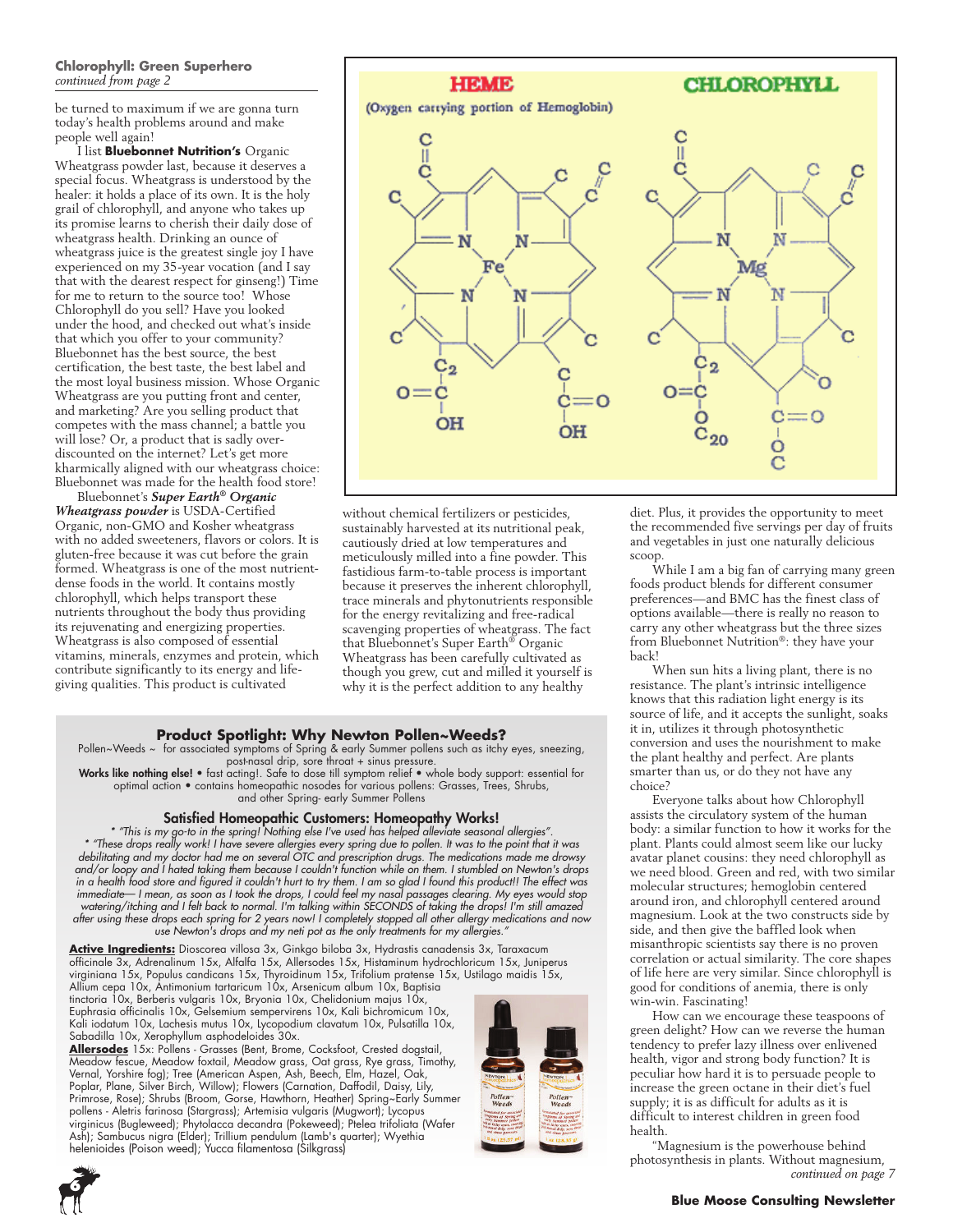## **WE ARE HEALTH FOOD PEOPLE**

### **Rachel Carson Scientist, Writer + Pioneer in the American Environmental movement**



Rachel Carson, (May 27, 1907 – April 14, 1964) an American marine biologist and conservationist whose book Silent Spring and other writings are credited with advancing the global environmental movement.

As the natural products movement congregates in Anaheim for the community gathering that is Expo West and we watch as the progress made by the EPA and Environmentalists is garishly dismantled by billionaires, it is time for us all to remember the interconnectedness of all our health-generating and peacegenerating social movements. Recently, I watched a TV program, because there was a new documentary produced by PBS and American Experience on the early proponent of environmentalism; the marine biologist and conservationist, Rachel Carson. I bought *Silent Spring* in College but never finished reading it; though I

got the message and understood its importance. From this recent 2017 documentary, I learned of her intellectual development towards those fierce and scientific stands that she took against pesticides; the severe and close-minded resistance that she received from the unenlightened powers that be that held control at that time; of her ability to get her message out because of the power of the press and television. Things are different today, (though maybe worse in the global perspective) but in the United States, we made some of the most important and admirable changes to how we handle and understand our environment because of activists and good planet custodians like Rachel Carson.

*Silent Spring*. What a chilling and appropriate book title to wake people up. In the documentary, you can see how blind the people of the day were in mindlessly using science's newest untested chemicals to supposedly make their lives easier, as they were poisoning everything around them. (Financial investors were probably all advising to invest in Union Carbide, Shell Chemical Company, DuPont Chemical, Velsicol and American Cyanamid Company).

This new, two-hour documentary on the influential writer and scientist is engaging and brings recent scholarship which illuminates the public and private life of the woman whose writings revolutionized how we understand our relationship with the natural world. [http://www.pbs.org/video/2365935530/]

Today, we need reminders of these heroes of the movement that we all are still involved in today.

Here is a message that needs to be repeated often and a lesson for every new generation to learn and never forget! In celebration of Earth Day this year, why don't you get the movie and show it in a group setting. Invite environmentalists to speak afterwards. Offer little earth-friendly simple gift baskets which promote the earth friendly products that you sell. Make the movie a centerpiece to your Earth Day 2017 Celebration, and have events all week or all month. Promote Bluebonnet's Super Earth® products and highlight the environmental initiatives from Herb Pharm® and Nordic Naturals®(she was keenly involved in the health of the world's waters!) Have a product spotlight on all that Bodyceuticals does to manufacture the best, most earth-conscious bodycare products you can offer. Let people understand the choices they have as consumers with the purchase of the Green Brush® from Bass Brushes®.

Your store stands for those standards of living that Rachel Carson brought forward: we should emulate these actions and honor her dedication, through highlighting this environmental pioneer and making people want to celebrate the intentions of Earth Day, Saturday April 22nd

Start to plan NOW: your BMC Rep is willing to help you create your event for your community!

#### **Chlorophyll: Green Superhero** *continued from page 6*

chlorophyll cannot capture sun energy needed for photosynthesis. In short, magnesium is required to give leaves their green color. Magnesium in plants is located in the enzymes, in the heart of the chlorophyll molecule. Magnesium is also used by plants for the metabolism of carbohydrates and in the cell membrane stabilization.

The role of magnesium is vital to plant growth and health. Magnesium deficiency in plants is common where soil is not rich in organic matter. Magnesium deficiency appears on older leaves first as they become yellow between the veins and around the edges.

Purple, red or brown may also appear on the leaves. Eventually, if left unchecked, the leaf and the plant will die".[www.gardeningknow how.com/garden-how-to/soil-fertilizers/fixingmagnesium-deficiency.htm]. Magnesium-rich soils can assist a plant's ability to perform photosynthesis: magnesium is vital for human and plant life.

Magnesium in biochemistry: "Magnesium is the fourth-most-abundant metal ion in cells; and, it is deeply and intrinsically woven into cellular metabolism. Indeed, Magnesiumdependent enzymes appear in virtually every metabolic pathway… much of nucleic acid biochemistry requires Magnesium including all reactions that require release of energy from ATP. In nucleotides, the triple-phosphate

### **Oxylent**

**You can be on the winning team of stores succeeding with Oxylent® in 2017**

#### **Plan ahead Oxylent® NPEW SHOW SPECIALS!**

We will be offering 4 Packages at this years Expo West! Available to all stores Show specials are valid Friday, 3/10 until Friday, 3/17 1. Package 1 – **15% OFF**

any \$200 Order + 50 Samples\* 2. Package 2 – **20% OFF** any \$300 Order + 75 Samples\* 3. Package 3 – **25% OFF** any \$400 Order + 100 Samples\* 4. Package 4 – **30% OFF** any \$600 Order + 150 Samples\*

5. Buy 3 of Each NEW SKU and Receive **25% OFF!** 

moiety of the compound is invariably stabilized by association with Magnesium in all enzymic processes." Pass me that plate of super greenfoods, please!

A chlorophyll-rich diet is more than just a green juice diet. Green Foods offer so much more, which is why isolated chlorophyll is the less-optimal protocol. More proof that whole foods are best! Chlorophyll amounts vary in the myriad plants used in the human meal plan, and the chlorophyll levels in most of those foods is not significant. So while the more producesection greens that we eat, the better (for the other nutrients and co-factors that they provide), it is still optimal to get that greenloving supplement into the diet, teaspoon by teaspoon at a time.

Chlorophyll is almost always going to be beneficial, primarily because it is so difficult for people to move away from the cooked, highlyprocessed western diet, that is so devoid of vegetables and fruits. Green superfoods can perform wonders for these people! Green is not always raw either. Raw green is certainly highlevel nourishment, but some people have an initial reaction to raw foods that includes bloating, constipation or various forms of detox. Therefore, it is wise to advise that for people not used to nutrient-dense food to start with small increments and let the body adjust to green superfoods. That said, a teaspoon a day is a mighty and effective dosage: making Green Foods such an incredible health value!

Chlorophyll is "climate smart food." You grow these superfood greens in quick crops, and let the green of the early shoots with an early harvest provide supreme enzyme-rich foods, antioxidants and superoxide dismutase all of which can be captured close to the field and then shipped with small carbon footprintpowerpacked superfoods providing maximum nutrition in small serving sizes. Like all good greens, these antioxidant-rich and chlorophyllabundant foods are measured in ounces. Make it Organic, and regenerate the soil, and you have Food First, and the planet healing with every harvest! Move outta the way industrialized farming, and choking gas emissions.

*continued on page 8*